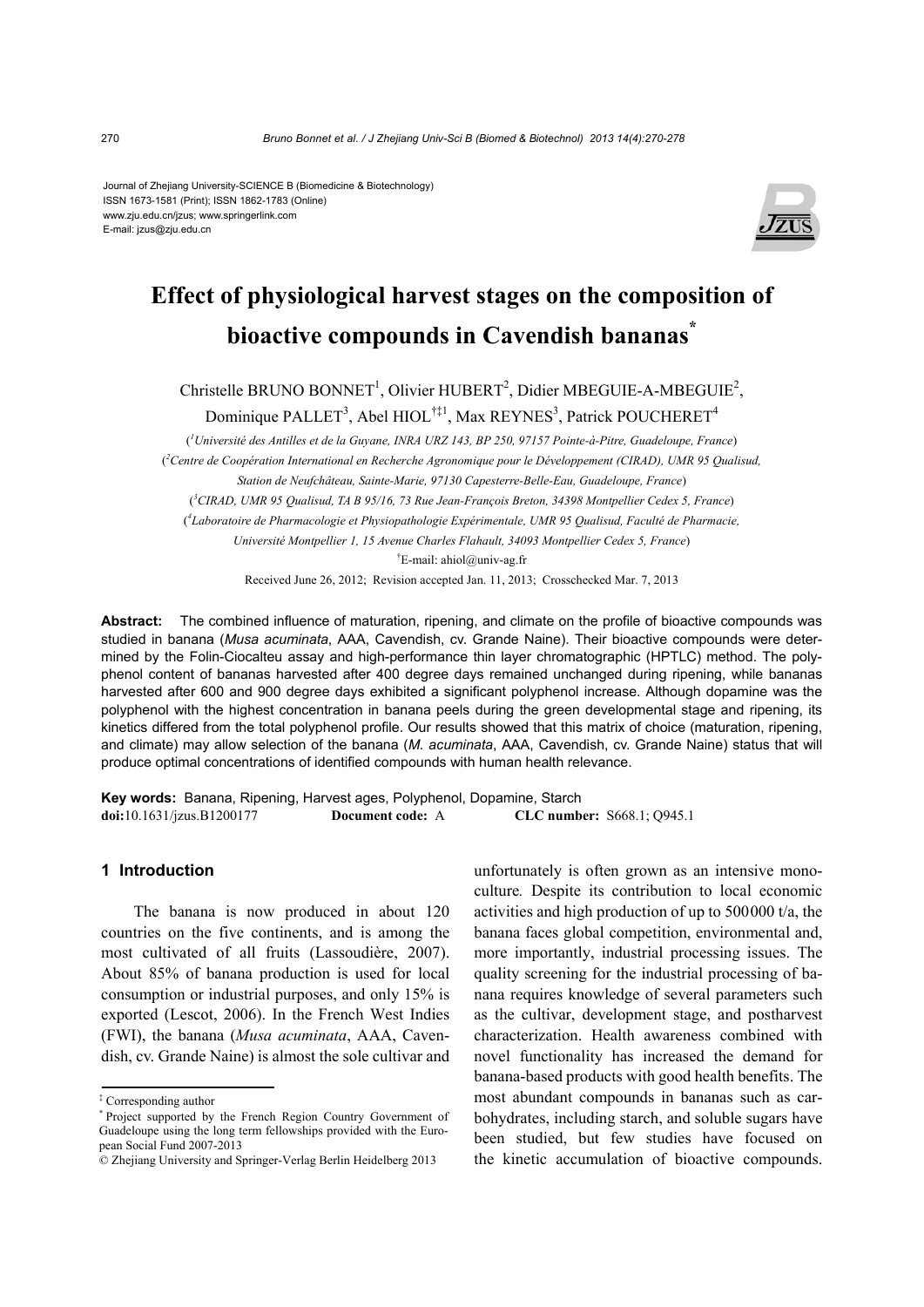Reports of the chemical composition of the banana have shown that it is rich in minerals and dietary fiber, and is a good source of vitamins C and E (von Loesecke, 1950). Similarly, the antioxidants gallocatechin, catechin, and epicatechin were previously identified in banana (Someya *et al.*, 2002). However, the maturation stage and the postharvest treatments were not specified in the study. Despite the status of the banana as a climacteric fruit, the distribution of bioactive and nutritional compounds was poorly described as a function of major parameters. Here, the influence of maturation and ripening on the profile of bioactive compounds in banana (*M. acuminata*, AAA, Cavendish, cv. Grande Naine) was studied at the green developmental stages of 400, 600, and 900 degree days (dd). The general features and chemical composition of the bananas were assessed. We showed that pre-harvest factors (climate and maturation) affected fruit weight, starch and polyphenols/ dopamine levels with an inverse correlation between maturity and compound concentrations. Also, dry periods and immaturity differentially increased the total content of polyphenols compared to the dopamine content. The postharvest factor (ripening) impacted the chemical evolution profile depending on the development stage.

This work may contribute to the FWI banana brand by validating nutritional data about the content of some bioactive compounds. Indeed, such data provide a more complete description of the organoleptic and chemical properties of FWI bananas (*M. acuminata*, AAA, Cavendish, cv. Grande Naine).

#### **2 Materials and methods**

#### **2.1 Materials**

The banana fruits (*M. acuminata*, AAA, Cavendish, cv. Grande Naine) used in this study were harvested in October 2010, during the hot humid season (wet period, WP) and in May 2011, during the cool dry season (dry period, DP) as previously described (Bugaud *et al.*, 2007). All bananas were grown in the same soil zone and obtained from the CIRAD, Neufchâteau Station, at Sainte Marie, Capesterre-Belle-Eau, in Guadeloupe, France.

All tissues used in this study were harvested from six banana plants (*M. acuminata*, AAA,

Cavendish, cv. Grande Naine) grown at the CIRAD research station (elevation: 250 m; andosol; rainfall: 3500 mm/a), Guadeloupe. During growth, fruit bunches on banana plants were covered with blue plastic bags to hamper insect infestations, and to streamline the development of whole fruits on the bunch. Based on the heat unit concept (Ganry and Meyer, 1975; Jullien *et al.*, 2008), green fruits were harvested at three developmental stages, namely 400 (immature green or *i*MG-fruit), 600 (early mature green or *e*MG-fruit), and 900 dd (late mature green or *l*MG-fruit) corresponding to about 40, 60, and 90 d, respectively, after flowering (Mbéguié-A-Mbéguié *et al.*, 2007). At each harvesting time, only internal fingers of the median hand on the bunch, considered as comparable (Liu, 1976), were taken into account for each bunch. After harvest and an antifungal bath, all fruits were kept for 24 h at 20 °C in chambers ventilated with humidified air before being treated with 1000 or 10000 μl/L of acetylene for 24 h at 20 °C and ambient humidity. From 1 to 9 d after treatment (DAT), a sample of three fruits was taken daily and subjected to physicochemical analyses including color, peel hardness, pulp firmness, and dry matter (DM) measurement.

Peel tissue, without the apex and stalk, and pulp tissue were frozen separately in liquid nitrogen. Then, one part of the sample was stored at −80 °C for total phenol compound and dopamine analyses and the other part was freeze-dried for starch and soluble sugar analyses.

## **2.2 Color, peel hardness, pulp firmness, weight, pulp/peel ratio, and dry matter measurement**

The colorimetric coordinates of fresh banana peels were measured using a Minolta Chroma Meter CR 400 (color space CIE  $L^*$ ,  $a^*$  and  $b^*$ ). The rheological characteristics such as pulp firmness and peel hardness were measured on fresh bananas using a TA-XT2 penetrometer. A cylindrical metal borer with a diameter of 4.9 mm penetrated the fresh unpeeled fruit at constant speed (2 mm/s) to a depth of 10 mm. The maximum force applied to break up the peel represented the peel hardness (expressed in Newton (N)). The slope of the force/time curve represented the fruit firmness (expressed in N/s) as described by Breene (1975). For DM measurement, 2-g fresh FWI Cavendish banana was oven-dried at 105 °C for 18 h and then weighed.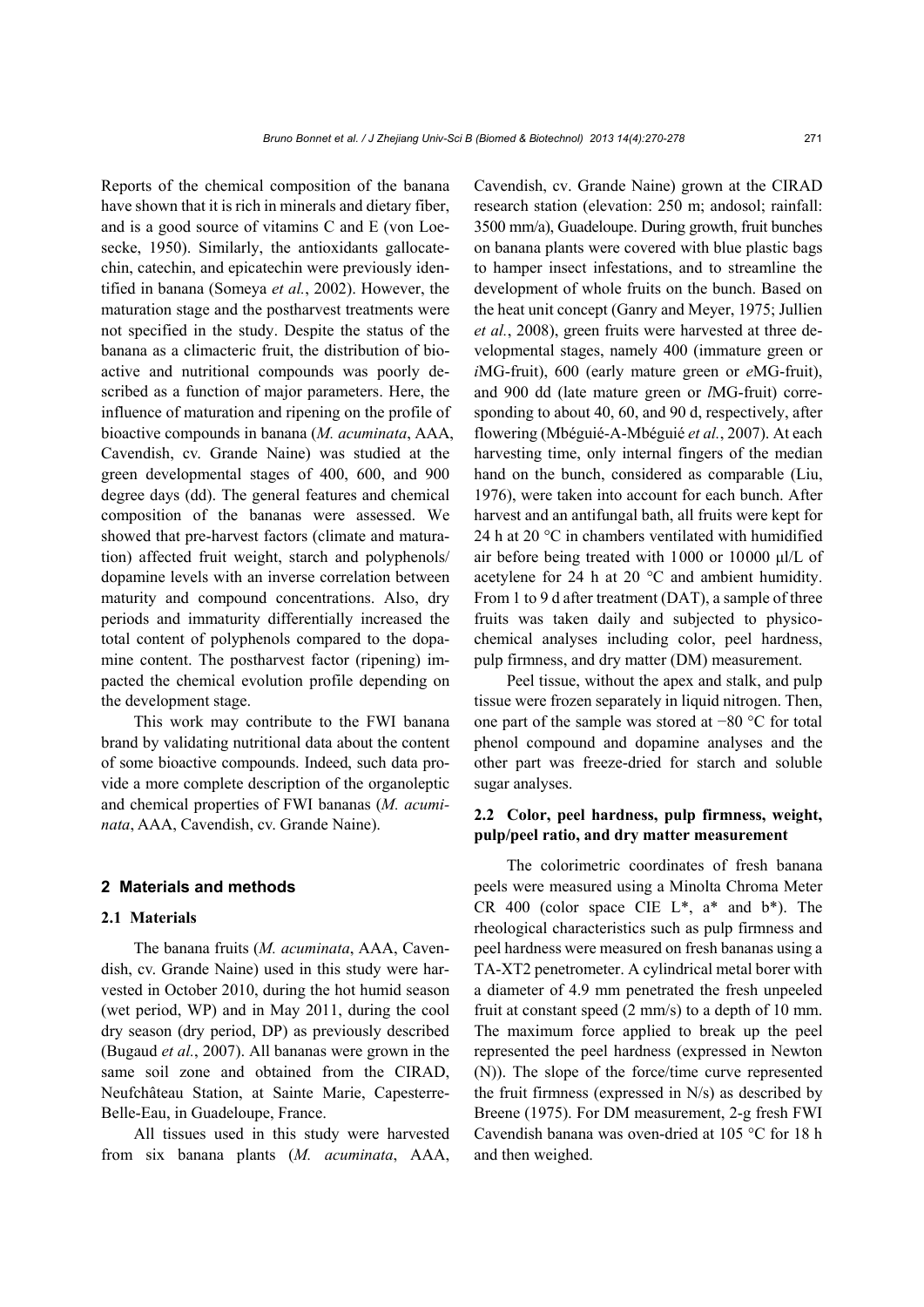### **2.3 Starch content measurement**

Percentage fruit starch content was determined by differential scanning calorimetry (DSC) (Sievert and Holm, 1993; Mestres *et al.*, 1996). For this study, 9 mg of freeze-dried pulp powder was extracted with 40 µl of water purified through a Millipore purification system.

#### **2.4 Determination of soluble sugars**

The soluble sugars were extracted from a matrix consisting of 1 g of freeze-dried banana pulp powder in 80% ethyl alcohol at 60 °C, using an accelerated solvent extractor (ASE 200, Dionex Corp., Sunnyvale, USA). This extraction process was carried out at 100 bar (1 bar=0.1 MPa) pressure, thereby allowing the use of small amount of solvents (20‒30 ml). The soluble sugar extraction lasted 15 min and was the first step in the quantification of soluble sugars by high-performance liquid chromatography (HPLC).

Five cycles were run with a static time of 7 min and a 100% flush. The extracts were diluted, filtered at 0.45 μm and injected into an HPLC DX600 (Dionex Corp., Sunnyvale, USA) with a Carbopac MA-1 column. The eluant used was sodium hydroxide of 600 or 800 mmol/L at a flow rate of 0.4 ml/min.

The program included an elution with 800 mmol/L sodium hydroxide, lasting 10 min, followed by a gradient from 800 to 600 mmol/L, for 10 min, then back to 800 mmol/L for 10 min, and finally a plateau of 10 min at 800 mmol/L. Following separation, the sugars were detected by amperometry at an impulse (pulsative amperometry detector, PAD). The amount of total soluble sugar was determined as the sum of the detected concentrations  $(C, mg/L)$  of various polyols and carbohydrate compounds and was expressed in g per 100 g DM: (100×*C*×*V*×DF)/  $(M \times 1000 \times 1000)$ , where, *V* is the volume of the flask used (50 ml), DF is the dilution factor before chromatographic assay, and  $M$  is the sample weight (g).

Distilled water was used for all the samples and was obtained from water purified through a Millipore purification system.

#### **2.5 Total phenolic compound content**

To assess total phenolic compounds, the Folin-Ciocalteu method was used (Waterman and Mole, 1996). Three grams of frozen native materials (banana pulp or peel) were mixed into 7 ml acetone at 20 °C for 10 min. The mixture was filtered (FT) and 25 µl FT was added to 475 µl water to obtain the crude extract. The 50-µl FT and 3.5-ml water were mixed together and then 2 ml of this mixture was filtered through an OASIS HLB cartridge. Then 4 ml of water was used to rinse the aqueous extract from the cartridge. The absorbance was read at wave length  $(\lambda)$ =760 nm and the results were expressed in mg gallic acid equivalent (GAE)/100 g DM.

#### **2.6 Dopamine analysis**

Ten-gram frozen banana peel was mixed in 30% acetone at pH 2.5 (formic acid was used), then filtered through a square (150 mm $\times$ 150 mm) Legallois filter weighing  $73 \text{ g/m}^2$  with 0.17 mm thickness, 17–30 µm porosity with a 22-s time and a  $1.25$ -kg/cm<sup>2</sup> resistance.

The extract was separated on high-performance thin layer chromatographic (HPTLC) plates coated with 250-um layers of silica gel Merck 60 F254, with *n*-butanol:glacial acetic acid:distilled water 7.0:2.0:1.0 (v/v) as the mobile phase.

A sensitive and accurate HPTLC method was used for the quantification of dopamine (Dighe *et al.*, 2008). One gram of banana powder was extracted with acetone:acidified distilled water using 5% formic acid 7.0:3.0 (v/v).

Dopamine standard (Sigma, France) and sample solutions were applied to the plates in 6 mm bands, spaced 6 mm apart and 10 mm from the bottom edge of the plate, by means of a Camag Linomat V applicator. The plates were developed to a distance of 80 mm from the bottom edge of the plates, with *n*-butanol:glacial acetic acid:distilled water 7.0:2.0: 1.0  $(v/v)$  as the mobile phase, in a Camag glass twin-through chamber, previously equilibrated with the mobile phase for 5 min. Densitometric scanning was performed at 280 nm using a deuterium lamp. The scanned data were processed using WinCATS software. Detection was also performed with 0.2% ninhydrin vapor at 105 °C after 5 min. Distilled water was used for preparing all the samples; the solutions and the mobile phase were obtained using a Millipore Milli Q water purification system.

## **2.7 Statistical analysis**

Data were subjected to analysis of variance (ANOVA) using statistical software (Statsoft, Version 7). Differences between means were assessed using Duncan's multiple range test (*P*<0.05). Analyses were performed on three biological replicates.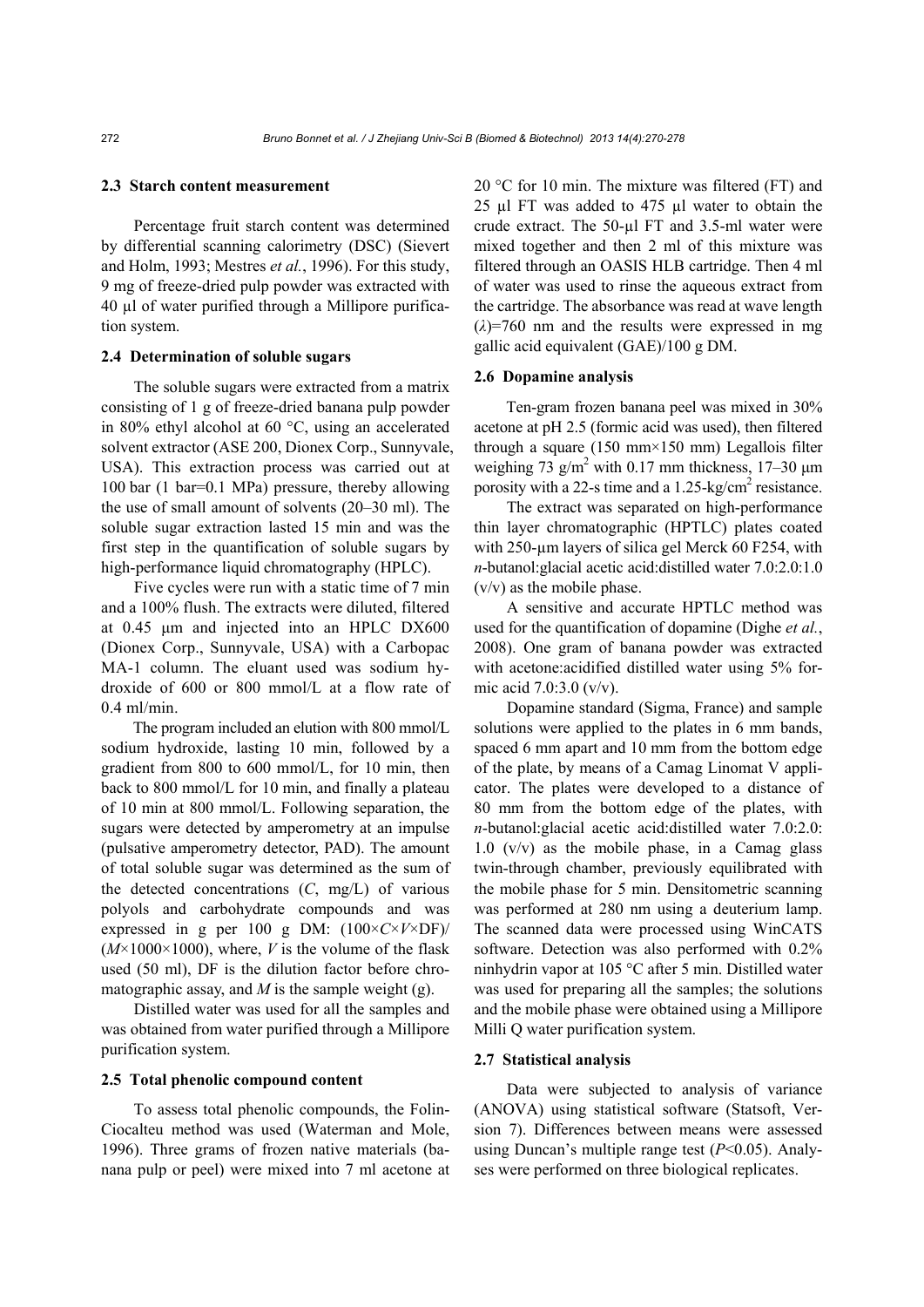### **3 Results and discussion**

# **3.1 Peel color, peel hardness, pulp firmness, and pulp/peel ratio measurements**

The physiological ages of samples represented by 400, 600, and 900 dd exhibited different fruit weights, respectively, (88.02±8.69), (117.88±20.09), and  $(208.71 \pm 21.98)$  g  $(P<0.001)$ ; the percentages of pulp were  $(39.6\pm3.15)\%$ ,  $(53.7\pm2.56)\%$ , and  $(60.6\pm$ 2.07)%, respectively (*P*<0.001).

Banana fruit harvested at 400 dd and treated with 10000 μl/L of acetylene remained green and never yellowed throughout the postharvest ripening period (2–4 d) while fruit from the same cultivar harvested at 600 or 900 dd displayed a statistically significant (*P*<0.05) peel color change (Fig. 1). Fruits harvested at 900 dd responded 2 d earlier than those harvested at 600 dd. Furthermore, the color modification (yellow) was denser (data not shown).



**Fig. 1 Comparison of color (a) and peel hardness (b) of 400-, 600-, and 900-dd bananas during ripening (WP)**  Data are expressed as mean±standard deviation (SD) with three replicates. NT: untreated fruit taken at harvest time; D0, D1, …, D9: Day 0, Day 1, …, Day 9 after 10000 µl/L acetylene treatment

No marked change in peel hardness or pulp firmness was observed during postharvest ripening of banana fruit harvested at 400 dd. The peel hardness of 600- and 900-dd fruits displayed a similar pattern of change starting on Day 4  $[(29.88 \pm 4.78)$  N] and Day 3  $[(32.06\pm3.03)$  N, respectively.

With regard to pulp firmness, no marked change was observed for fruit harvested at 600 dd. Those harvested at 900 dd exhibited a decrease in pulp firmness from Day 0  $[(24.17 \pm 1.08)$  N] to Day 6  $[(2.05\pm0.37)$  N] after acetylene treatment and remained constant at (2.05±0.37) N after Day 9 (Fig. 2).

During postharvest ripening, the average percentage of pulp was higher for bananas harvested at 600 dd [(53.79±2.57)%] and 900 dd [(60.6±2.07)%] compared to those harvested at 400 dd  $(39.61 \pm$ 3.15)%]. The average fruit weight was significantly higher for 900 dd bananas  $[(208.71 \pm 21.98)$  g with *P*<0.001] than for 400 dd [(88.02±8.69) g] or 600 dd  $[(117.88 \pm 20.09)$  g] bananas (Fig. 2).



**Fig. 2 Characterization of pulp firmness (a), pulp/peel ratio (b), and weight (c) variations of the bananas (***Musa acuminata***, AAA, Cavendish, cv. Grande Naine) at different physiological stages (WP)** 

Data are expressed as mean±standard deviation (SD) with three replicates. NT: untreated fruit taken at harvest time; D0, D1, …, D9: Day 0, Day 1, …, Day 9 after 10000 µl/L acetylene treatment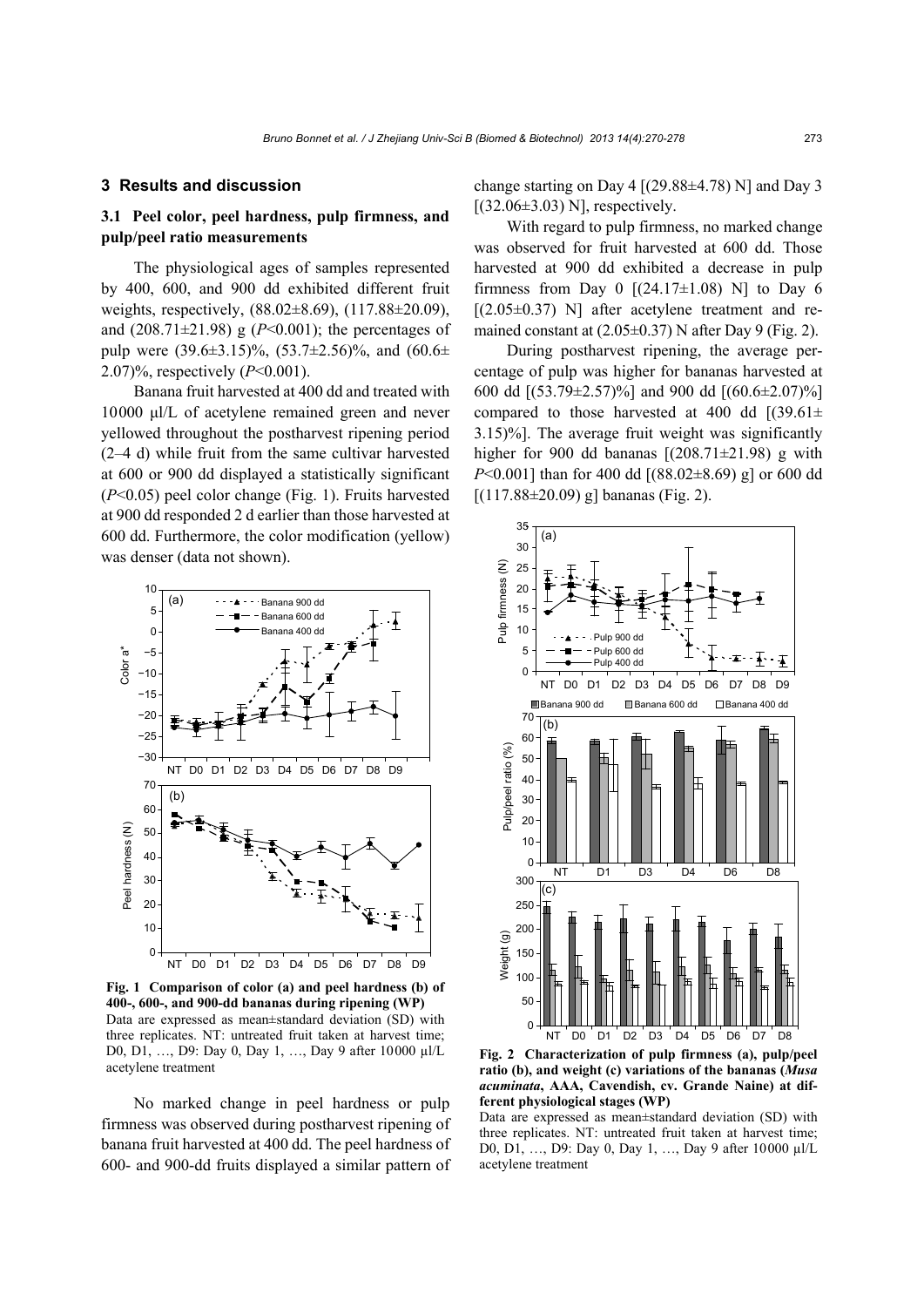The results obtained for 1000 µl/L acetylene treatment (data not shown) generated similar profiles; different acetylene concentrations (1000 or 10000 µl/L) induced only a delay or acceleration, respectively, in ripening.

von Loesecke (1950) classified banana ripening in eight stages according to peel color. Pulp firmness and peel hardness are also valuable parameters as ripening indicators (El-Zoghbi, 1994; Ali *et al.*, 2004; Manrique and Lajolo, 2004). Banana fruit undergoes a climacteric ripening process. Such fruit can ripen independently ex-planta once the ability to respond to ethylene or its analogue (i.e., acetylene) is acquired. Based on these criteria, our data suggest that fruit harvested at 400 dd did not display a change in ripening parameters (i.e., color, peel hardness, and pulp firmness) and therefore had not acquired the ability to ripen and was physiologically unable to ripen whatever the acetylene treatment concentration. Thus, fruit harvested at 400 dd can be considered as immature green fruit in which the physiological mechanism leading to a response to ethylene has not been activated. This is in contrast to fruit harvested at 600 and 900 dd. Our results demonstrate that bananas harvested after 600 or 900 dd are able to ripen partially or fully, respectively, and thus can be considered as mature green fruit. The differences between these two mature green fruits in term of the development of ripening criteria suggest that the physiological mechanism leading to a full response to ethylene and ripening occurs sequentially. This mechanism is partially achieved at 600 dd (early mature green stage) as at that stage the peel yellowed and softened while the pulp remained firm, whereas at 900 dd (late mature green stage), the mechanism is completely activated leading to a fully ripening fruit.

#### **3.2 Starch and soluble sugar evolutions**

Banana starch content, before gassing, was significantly higher in fruit harvested at 900 and 400 dd during the DP (Fig. 3). During postharvest ripening of mature green fruit (i.e., 600 and 900 dd), the pattern of starch degradation was similar in fruit harvested at DP and WP. However, climactic harvest period impacted the rate of starch degradation. Indeed, fruits harvested at 600 and 900 dd showed starch-decreasing profiles during postharvest ripening in both the DP and WP. The starch content level drop was significantly greater for the WP than for the DP (74% versus 37% at 900 dd). Conversely, for fruit harvested at 400 dd, the starch content remained stable in both climatic conditions. Soluble sugar profiles were identical in all bananas whatever the climatic period or ripening stage. However, after ripening induction, the soluble sugar content significantly increased in fruit harvested at 600 or 900 dd, whereas it remained stable in those harvested at 400 dd, characterized by the lowest sugar level (Fig. 4). All these results suggest that DP tends to promote starch synthesis in banana during the pre-harvest developmental phase without any impact on soluble sugar content and profile. Ripening, whatever the climatic period, induced a decrease in starch content associated with a concomitant increase in major soluble sugars in bananas harvested at 600 or 900 dd (78% to 88% increase in sugar content for 600- and 900-dd fruit, respectively, compared with 400-dd fruit) yet a very limited or no increase in 400-dd fruit. Starch was reported as the major component of green bananas, and may undergo critical changes during ripening (Cordenunsi and Lajolo, 1995; do Nascimento *et al.*, 2006). Taken together, our observations suggest that in banana, climatic period can influence the initial starch content and its pattern of change during ripening but not the soluble sugar level or its evolution profile post-gassing. Ripening would influence neither the starch nor the sugar content but would have an impact on the change in soluble sugar content in response to ripening induction. This observation was in agreement with our results from peel and pulp analyses. Indeed, contrary to bananas at 400 dd, those harvested at 600 and 900 dd have developed enzymatic ripening ability, and their more mature metabolism induces conversion of starch to soluble sugar after gassing. Therefore, immature green fruit harvested at 400 dd whose inability to ripen prevents starch degradation during postharvest storage appeared as a good raw material for starch extraction in the prospect of food industry valuation.

# **3.3 Total polyphenol compound content and optimization**

Whatever the green developmental stages, total polyphenol content was higher in fruit harvested in the DP than in that harvested in the WP (Fig. 5). The total polyphenol content was also significantly higher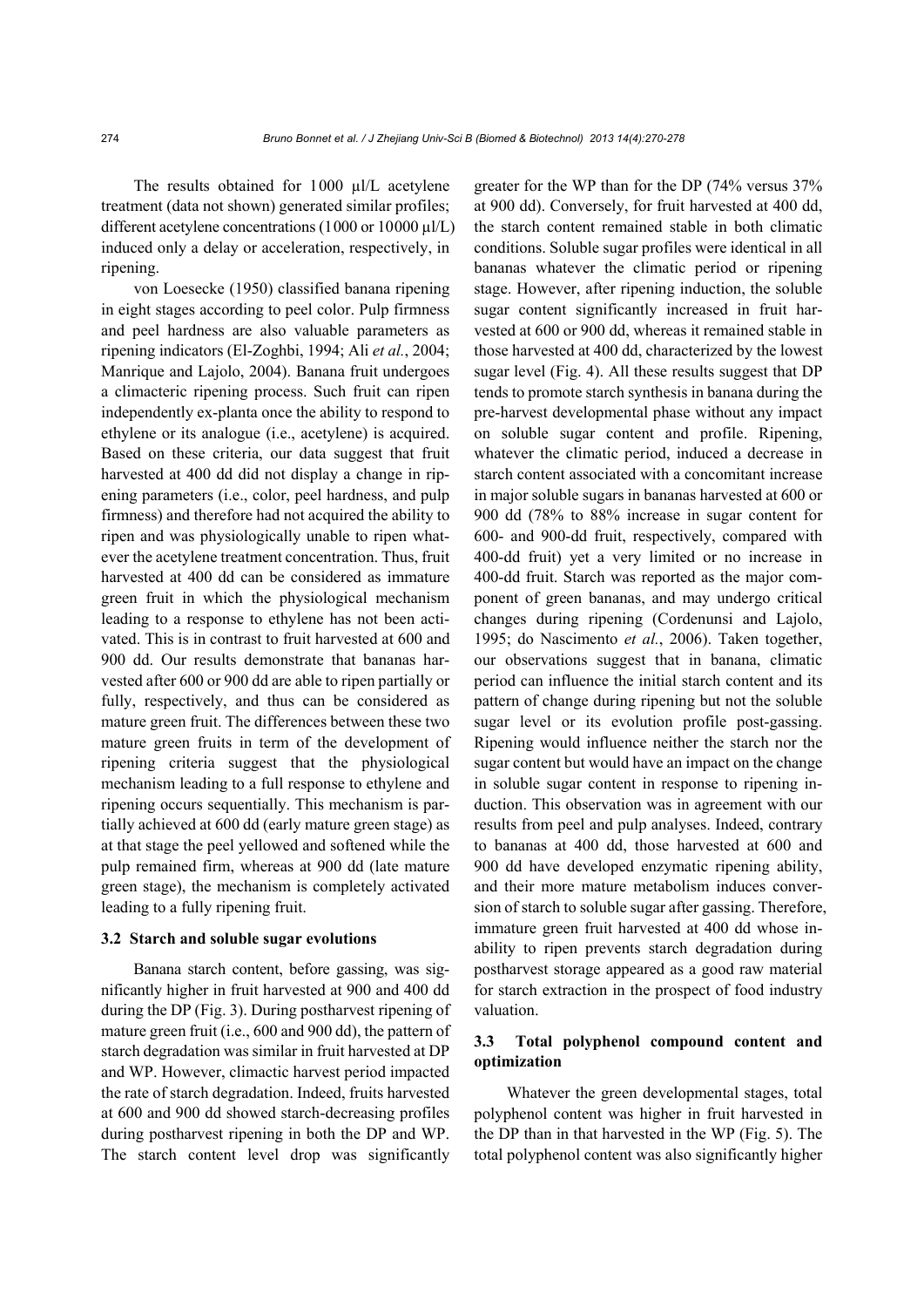in fruit harvested at 400 dd compared to that harvested at 600 and 900 dd. After 1000 µl/L (data not shown) acetylene gassing, total phenolic compound levels remained stable in the fruit pulp and peel whatever their developmental stages (i.e., 400, 600, or 900 dd). However,  $10000 \mu l/L$  of acetylene gassing induced a decrease in total polyphenol compound at all developmental stages. The pulp was most affected by this lowering (Fig. 5).



**Fig. 3 Modification of enthalpy limits for the WP and DP**  The starch content determination was tested for bananas harvested in WP and DP. The results at 10000 µl/L acetylene gassing are shown. NT: untreated fruit taken at harvest time; D2, D5, D8: Day 2, Day 5, Day 8 after 10000 µl/L acetylene treatment; WP900, WP600, WP400: 900 dd, 600 dd, 400 dd in WP; DP900, DP600, DP400: 900 dd, 600 dd, 400 dd in DP



**Fig. 4 Soluble sugar variation in FWI Cavendish bananas harvested at the three different physiological harvest stages in both WP (a) and DP (b)** 

Data are expressed as mean±standard deviation (SD) with three replicates. NT: untreated fruit taken at harvest time; D2, D5, D8, D10: Day 2, Day 5, Day 8, Day 10 after 10000 µl/L acetylene treatment



**Fig. 5 Total polyphenol profile of fruits (pulp (a, c) and peel (b, d) harvested in WP (a, b) and DP (c, d)**  The data were from samples treated with 10000 µl/L acety-

lene gassing. NT: untreated fruit taken at harvest time; D0, D1, …, D9: Day 0, Day 1, …, Day 9 after 10000 µl/L acetylene treatment

These results suggest that climatic harvest period has an impact on the total polyphenol content with a DP promoting high polyphenol concentration. Also, the pre-harvest maturation process shows a significant inverse correlation with polyphenol content. Immature green fruit contains more polyphenols than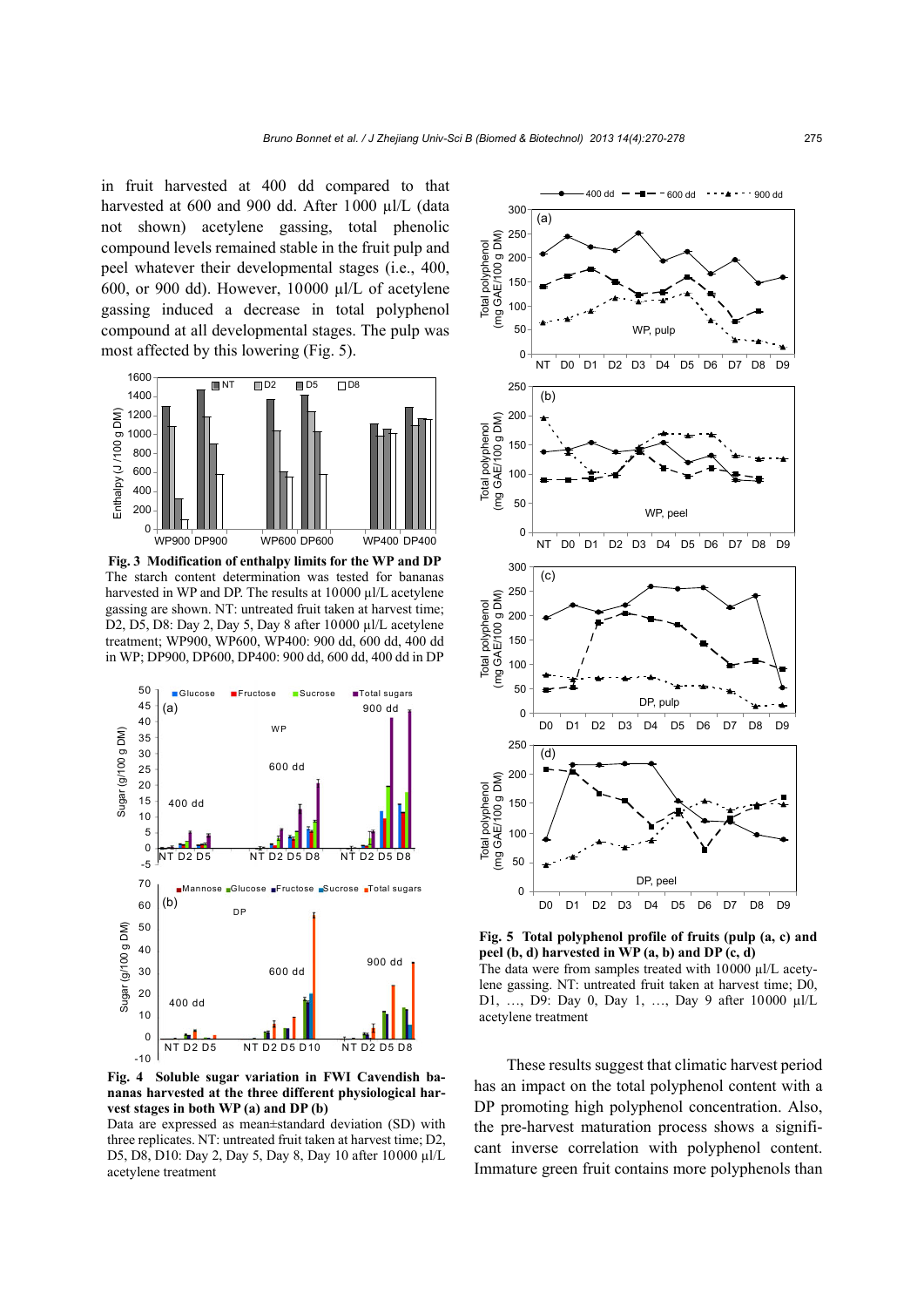mature green fruit. This correlation is therefore age-dependent. The effect of acetylene treatment was characterized by a decrease in phenolic content in all bananas (400, 600, and 900 dd). This impact was expected for 600- and 900-dd bananas since they are mature green fruits. However, it was surprising to find that immature green fruits (400-dd bananas) that are unable to ripen, responded in the same way as older fruits even though the kinetic was clearly different, with retention of higher polyphenol levels in the first five days following ripening induction. This observation could also suggest that the level of total phenolic compounds is not associated with the capacity of fruit to ripen and, therefore, to respond to ethylene or its analogue (i.e., acetylene).

Thus the decrease in the total phenolic component observed during postharvest ripening could be related more to the fruit developmental stage than to acetylene treatment. It might be concluded that 400-dd bananas showed a clear difference in their metabolic behavior and response to external stimuli, leading to a high concentration of polyphenols that might be consumed later during ripening. There is increasing evidence that ripening processes are controlled by both developmental cues and ethylene, with a concomitant set of specific metabolic pathways (Lelièvre *et al.*, 1997; Giovannoni, 2007; Pech *et al.*, 2008; Seymour *et al.*, 2008). Accumulation of phenolic compounds during ripening of immature (400 dd) and mature green (600 and 900 dd) fruits is in agreement with this assertion. Indeed, the change in phenolic content in immature green fruit unable to respond to ethylene might be under the control of developmental cues while in mature green fruit both ethylene and developmental cues might be involved. Recent progress on the ripening process in banana strongly suggests that the ripening process of banana peel tissue clearly differs from that of the pulp (Domínguez and Vendrell, 1994; Clendennen and May, 1997; Inaba *et al.*, 2007), thus suggesting tissuespecific regulation of the ripening process in this species. Independent of climactic season and fruit physiological stage at harvest, phenol content accumulates differentially in peel tissue compared to pulp tissue during ripening. Thus, the change in phenolic content might be one of the physiological ripening processes that are differentially regulated in peel and pulp tissues.

## **3.4 Dopamine profile during ripening**

High dopamine levels have been reported in banana peels (Kanazawa and Sakakibara, 2000). In our study, although dopamine was also the phenolic compound with the highest concentration, Figs. 6a and 6b indicate that the concentrations of dopamine and total phenolic compounds evolved differently during ripening (*P*<0.05). Independent of the climatic period, banana peel dopamine content was inversely correlated to the green developmental stage and, more specifically, to the maturation stage. However, the



**Fig. 6 Dopamine contents in FWI Cavendish bananas harvested in WP (a) and DP (b) and UV spectra of dopamine standard solution and dopamine in banana extract (c)** 

NT: untreated fruit taken at harvest time; D0, D1, …, D9: Day 0, Day 1, ..., Day 9 after 10000 μl/L acetylene treatment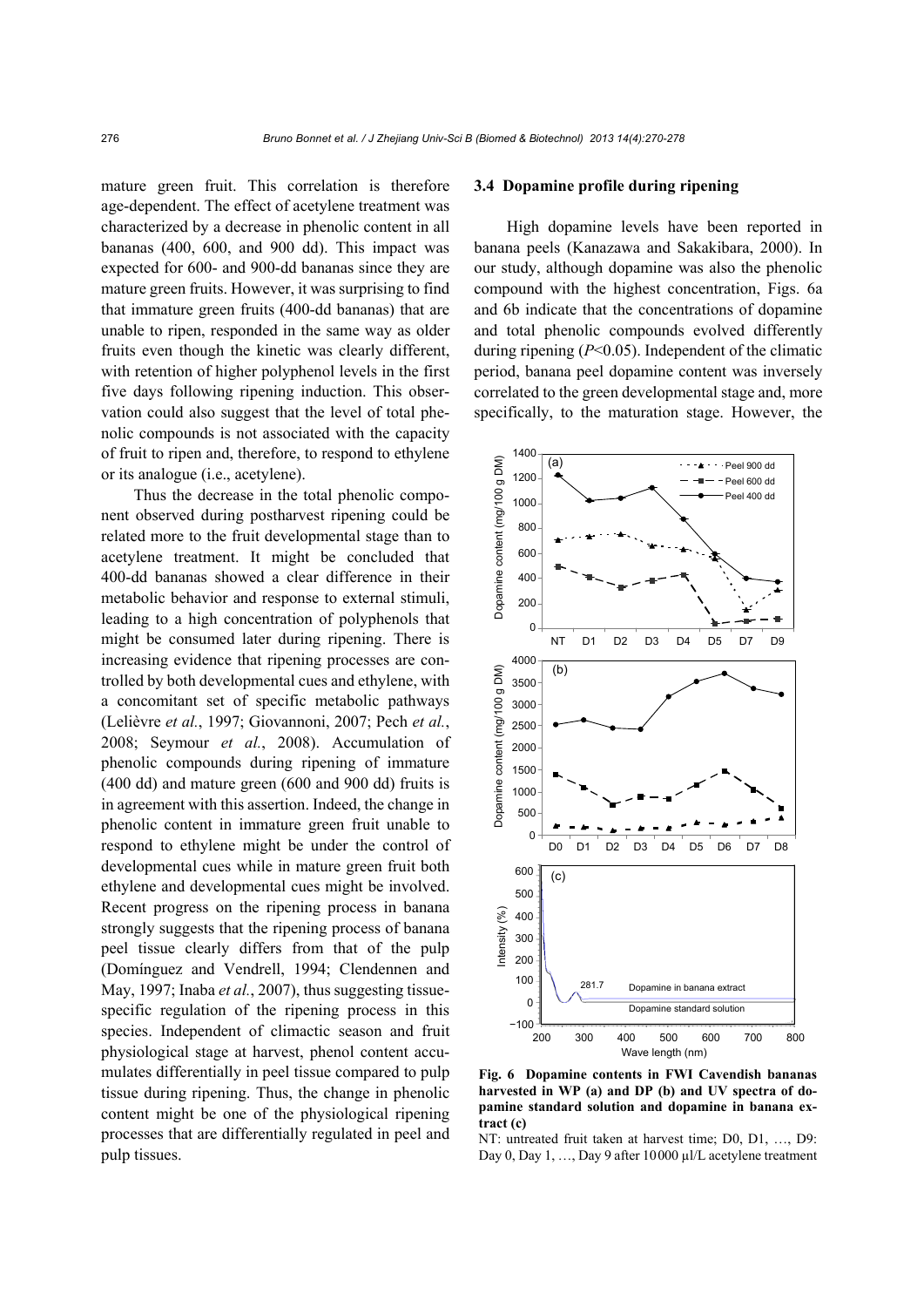lowest concentration was found in fruit harvested at 900 dd followed by 600 dd, while the highest concentration was obtained at 400 dd. Ripening evolution was characterized by a significant decrease for all developmental stages of fruits harvested during the WP. The pattern was different for fruit harvested in the DP. Indeed, fruit harvested at 400 dd showed an increase in dopamine level 4 d after ripening induction whereas it remained stable for fruits harvested at 600 or 900 dd. The decrease in dopamine content recorded for fruit harvested in the WP might be due to senescence and other mechanisms such as the oxidation of dopamine into salsolinol, as previously suggested by Świędrych *et al.* (2004).

## **4 Conclusions**

The present study showed that pre-harvest parameters influence the chemical composition of bioactive compounds in banana. We also determined that climate impacted starch and polyphenol contents, including dopamine content. A DP was associated with increased bioactive compound concentrations. Furthermore, the maturation stages influenced weight, ripening ability, and polyphenol/dopamine levels with an inverse correlation between maturity and molecule content.

Postharvest parameters also played a role in determining the composition of bioactive molecules in bananas. Indeed, ripening differentially influenced starch, sugar, and polyphenol evolution profiles. These effects may be related to both fruit development stage and climatic conditions.

Taken together, our results provide a basis for selecting the climate conditions, maturation stage, and ripening level for optimal content of target compounds. This offers opportunities for (1) the selection of bananas with the appropriate biochemical status for potential nutrition and health benefits, (2) the extraction of bioactive compounds, and (3) new cultivar selection to promote biotechnology applications.

## **Acknowledgements**

Most experiments were conducted at the Laboratoire de Pharmacologie et Physiopathologie Expérimentale, UMR 95 Qualisud, Faculté de Pharmacie, Université Montpellier 1, France, directed by Prof. Patrick POUCHERET. The authors thank the banana growers of Guadeloupe, France, particularly Mr. Luc POUMAROUX for providing the bananas assessed in this study.

### **Compliance with ethics guidelines**

Christelle BRUNO BONNET, Olivier HUBERT, Didier MBEGUIE-A-MBEGUIE, Dominique PAL-LET, Abel HIOL, Max REYNES, and Patrick POUCHERET declare that they have no conflict of interest.

This article does not contain any studies with human or animal subjects performed by any of the authors.

#### **References**

- Ali, Z.M., Chin, L., Lazan, H., 2004. A comparative study on wall degrading enzymes, pectin modifications and softening during ripening of selected tropical fruits. *Plant Sci.*, **167**(2):317-327. [doi:10.1016/j.plantsci.2004.03.030]
- Breene, W.M., 1975. Application of texture profile analysis to instrumental food texture evaluation. *J. Text. Stud.*, **6**(1):53-82. [doi:10.1111/j.1745-4603.1975.tb01118.x]
- Bugaud, C., Daribo, M.O., Dubois, C., 2007. Climatic conditions affect the texture and colour of Cavendish bananas (Grande Naine cultivar). *Sci. Hort.*, **113**(3):238-243. [doi:10.1016/j.scienta.2007.03.013]
- Clendennen, S.K., May, G.D., 1997. Differential gene expression in ripening banana fruit. *Plant Physiol.*, **115**(2): 463-469. [doi:10.1104/pp.115.2.463]
- Cordenunsi, B.R., Lajolo, F.M., 1995. Starch breakdown during banana ripening: sucrose synthase and sucrose phosphate synthetase. *J. Agric. Food Chem.*, **43**(2): 347-351. [doi:10.1021/jf00050a016]
- Dighe, V., Dhotre, O., Parekh, G., Gursale, A., 2008. Quantification of dopamine in *Portulaca oleracea* Linn. by high performance thin layer chromatography. *J. Planar Chromatogr.*, **21**(3):183-186. [doi:10.1556/JPC.21.2008.3.5]
- Domínguez, M., Vendrell, M., 1994. Effect of ethylene treatment on ethylene production, EFE activity and ACC levels in peel and pulp of banana fruit. *Postharvest Biol. Technol.*, **4**(1-2):167-177. [doi:10.1016/0925-5214(94) 90018-3]
- do Nascimento, J.R.O., Vieira, A., Bassinnello, P.Z., Cordenunsi, B.R., Mainardi, J.A., Purgatto, E., Lajolo, F.M., 2006. β-amylase expression and starch degradation during banana ripening. *Postharvest Biol. Technol.*, **40**(1): 41-47. [doi:10.1016/j.postharvbio.2005.11.008]
- El-Zoghbi, M., 1994. Biochemical changes in some tropical